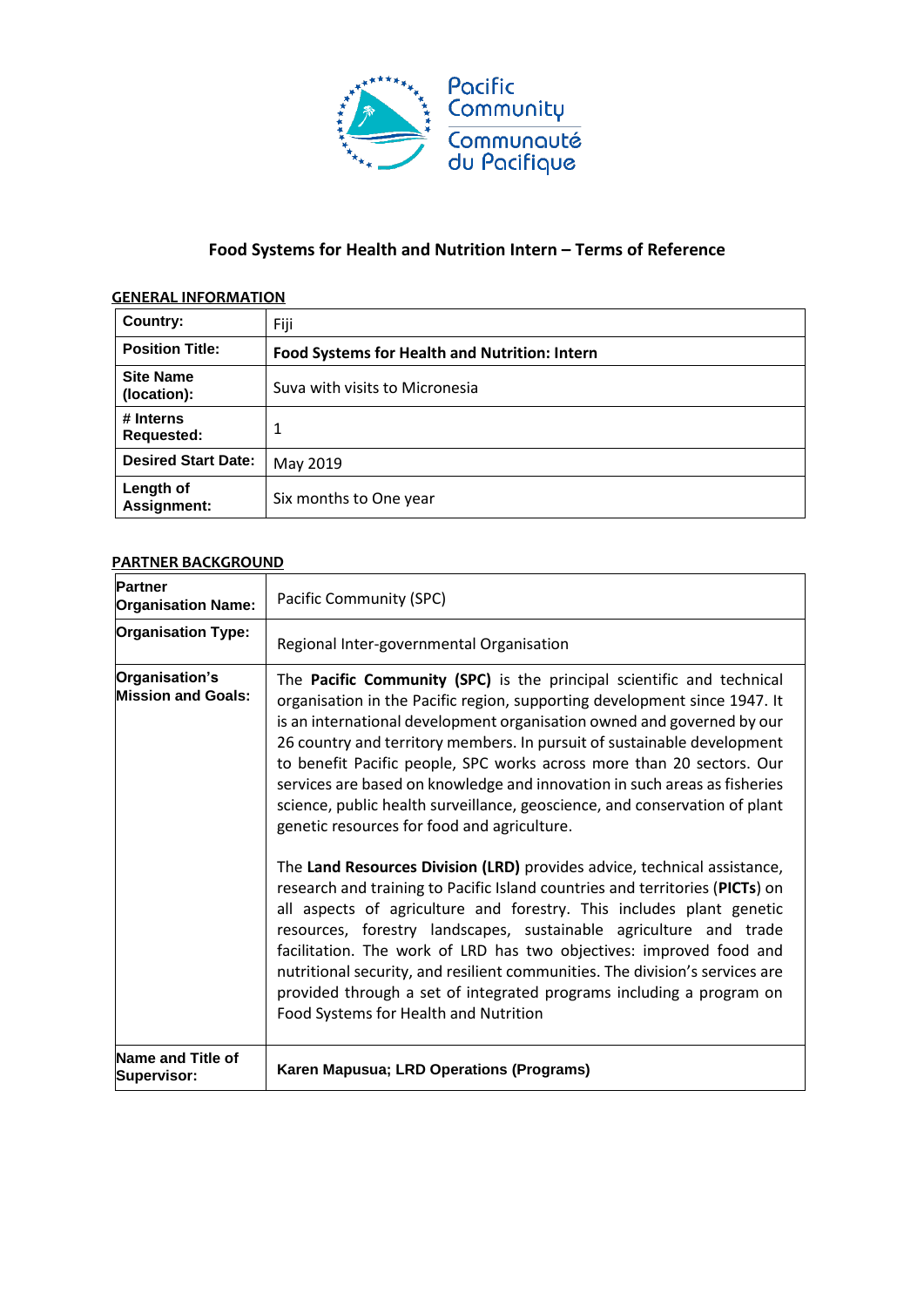| Other primary<br>stake- holders (if<br>any): | Key stakeholders will be the people of the Pacific. The Intern will bridge to<br>SPC divisions and working groups in Public Health, Social Development,<br>climate change and work with networks housed in LRD (Pacific Plant<br>Protection Organization; Genetic Resources Network, Pacific Rural<br>Advisory Services and the Pacific Organic and Ethical Trade Community<br>among others. Two SPC divisions in particular are PHAME and Public<br>Health. Other stakeholders include SPC colleagues and national / non-<br>governmental stakeholders in the North Pacific member states. External<br>partners may include but are not limited to ACIAR, FAO, IFAD and the WHO.<br>The FAO Pacific Framework on Food Security and Nutrition that is being |
|----------------------------------------------|-------------------------------------------------------------------------------------------------------------------------------------------------------------------------------------------------------------------------------------------------------------------------------------------------------------------------------------------------------------------------------------------------------------------------------------------------------------------------------------------------------------------------------------------------------------------------------------------------------------------------------------------------------------------------------------------------------------------------------------------------------------|
|                                              | developed, will provide the platform for collaboration.                                                                                                                                                                                                                                                                                                                                                                                                                                                                                                                                                                                                                                                                                                     |

#### **PROJECT BACKGROUND**

Declining food production in most Pacific Island Countries and Territories (PICTs) is characterised by low growth in food production often resulting in the breakdown of traditional production systems. An increase in pests and diseases further impact on the availability of and access to local food sources while Climate Change impacts through and increased frequency and scale of cyclones. Inhibiting trade policies often reduce the interest in farming as a viable and livelihood system and increase the reliance on cheap imported food.

The Goal of the *Food Systems for Health and Nutrition* program is to improve health and nutritional security of the Pacific Communities. It will achieve this through production and consumption of diverse local food, strengthening of diverse traditional production systems and building and enforcing policies and legislation in relation to agricultural education, food imports, procurement and waste management in support of food and nutrition security.

The Food Systems for Health and Nutrition program has the following set of activities:

- Promote adoption of Nutrition sensitive food and agriculture policies;
- Sustainable develop and promote traditional health food systems using the principles of bio-diverse ecosystems;
- Develop inclusive and biodiverse nutrition sensitive value chains including rural-urban value chains;
- Contribute to behavioural change by strengthening agriculture and farming in schools and educational institutions.

The program is a direct response to the needs and priorities of the 22 PICTs formally articulated. It will be implemented through an evolving partnership model featuring openness, relationship building and improved communication among partners and stakeholders

### Role of the Intern - Duties and Responsibilities

### **Assist in the process of integrated programming**

- Support the integrated programming approach of the Division in collaboration with other SPC Divisions, the Micronesian Regional Office and the Programming Unit;
- Contribute to building relationships amongst colleagues in SPC divisions to develop food security initiatives ensuring integration of actions and implementation support
- Participate in discussions on key integrated programming initiatives to develop robust and well-articulated food security programs

**Assist in the planning and development of the Food Systems for Health and Nutrition program** in liaison with the key stakeholders and SPC driven food security priorities and projects: